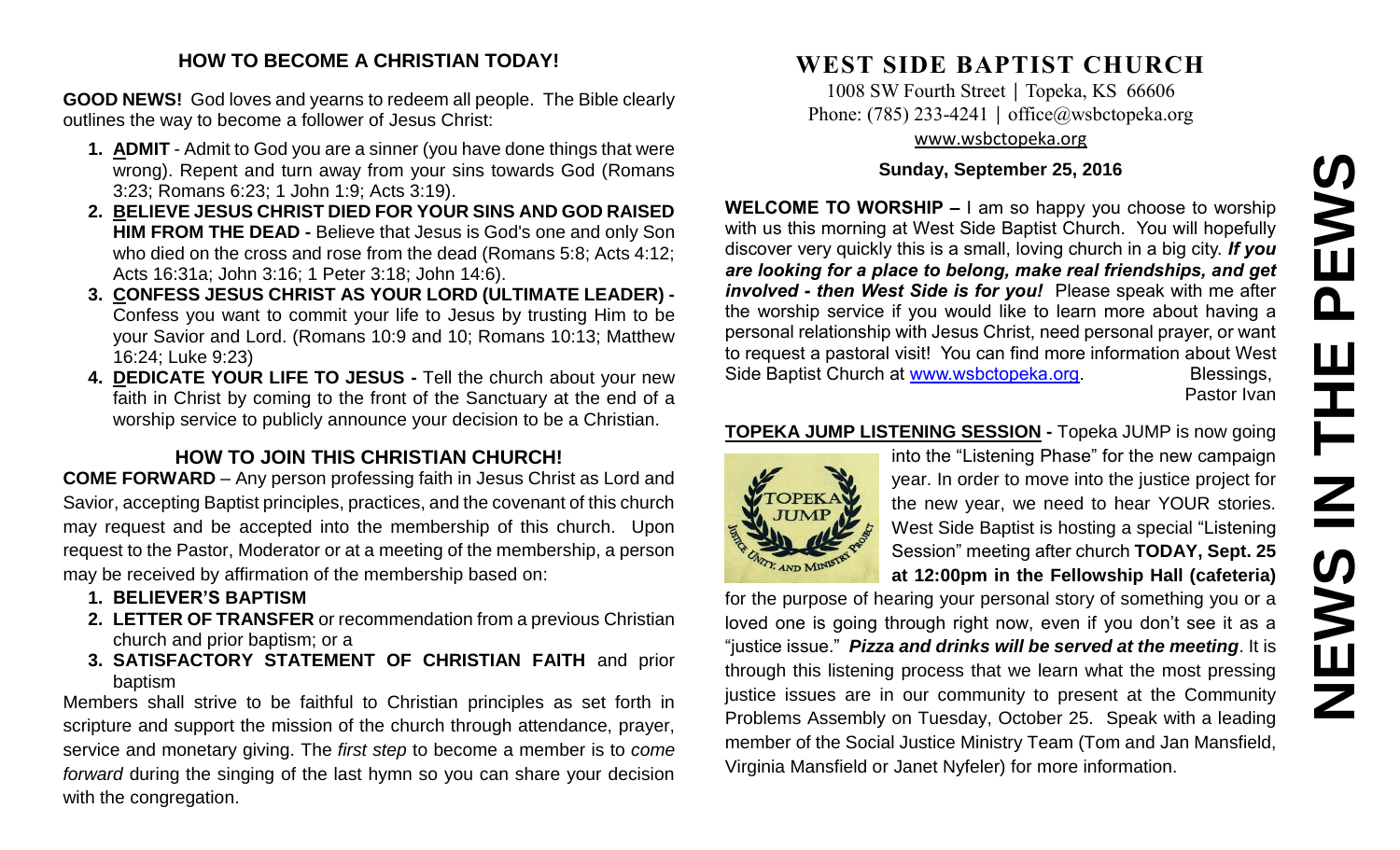**ABCUSA 2017 BIENNIAL – Save the Date!** Go with the Greuter family to the American Baptist Churches Biennial Mission Summit in Portland, Oregon, next year - June 30 to July 2, 2017. A number of exciting events occur before and after the official Mission Summit dates - so plan to come for the full event! [www.americanbaptists2017.com](http://www.americanbaptists2017.com/)



**AMAZONSMILE -** Shop on AmazonSmile (https://smile.amazon.com) Select



"West Side Baptist Church Topeka Kansas" as your charity of choice, and Amazon donates 0.5% of the price of your eligible AmazonSmile purchases to the church. Support West Side Baptist Church by

starting your shopping at smile.amazon.com.

**BIBLE STUDY (WEDNESDAY MORNINGS) -**

Pastor Ivan is teaching a free, in-depth study of the **Book of Romans on Wednesdays at 10:30 am** in Holmer Hall (Parlor). Everyone is welcome. No exams or quizzes, but you can ask questions! No prior knowledge of the Bible needed to join this group. Join us!



**BIBLE STUDY (SUNDAY AFTERNOON) – BOOK OF DANIEL – Pastor will begin a new, free Bible study of the Book of Daniel on Sunday, September 25 at 4:00 pm in Holmer Hall**. There will be no Bible Study on September 18 (Worship in the Park).

**COMMUNITY GARAGE SALE – The Outreach Committee will be hosting a Community Garage Sale on Saturday, October 22 from 8:00 a.m. to 1:00 p.m.** A table may be reserved by calling the Church Office at (785) 233- 4241. Spaces are free but a free-will donation would be appreciated. The Youth Group will be hosting a Fundraiser Table of bake sale / food items. The Church will not accept donations of batteries, electronics, tires, hazardous waste, chemicals, or other bulky items. See Mark Calloway for more details.

# **WEEKLY CALENDAR**

## **SUNDAY, SEPTEMBER 25 GRANDPARENT'S DAY**

8:00 am Partners in Prayer (S) 9:15 am Sunday school for all ages 10:30 am Worship (S) 4:00 pm Bible Study – Book of Daniel (HH)

## **MONDAY, SEPTEMBER 26**

 9:00 – 11:00 am Baby Closet Ministry 6:00 pm Capital City Men's Chorus (FH)

## **TUESDAY, SEPTEMBER 27**

**7:15 pm Cutreach Meeting** 

## **WEDNESDAY, SEPTEMBER 28**

| $10:30$ am        | Bible Study – Book of Romans (HH) |
|-------------------|-----------------------------------|
| $5:00 - 7:00$ pm  | <b>Baby Closet Ministry</b>       |
| $5:30 - 6:00$ pm  | Supper (FH)                       |
| $6:00$ pm         | WWW Kids Bible Club (FH)          |
| $7:00 \text{ pm}$ | Choir Practice (S)                |
|                   |                                   |

## **THURSDAY, SEPTEMBER 29**

| $1:00 - 3:00$ pm | <b>Baby Closet Ministry</b> |
|------------------|-----------------------------|
| 6:30 pm          | <b>NIA Meeting</b>          |

**NIA Meeting** 

**FRIDAY, SEPTEMBER 30 PASTORS DAY OFF** 4:00 pm Bethel Dinner

**SATURDAY, OCTOBER 1**

 **6:00-8:00 pm Hallelujah Hoedown at First Baptist Church (3033 SW MacVicar Ave)**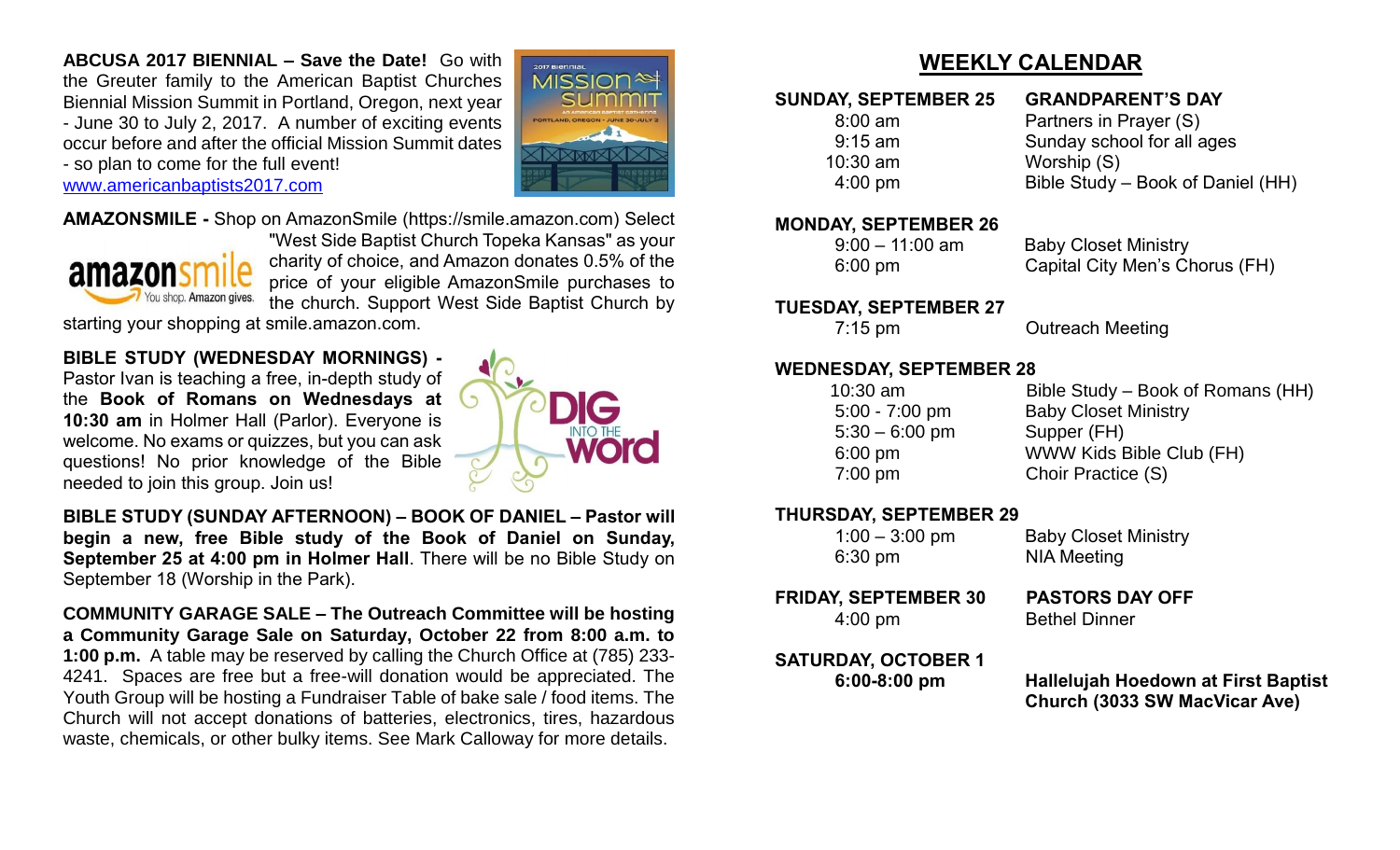# **IN OUR THOUGHTS AND PRAYERS**

Barbara Amos – Healing for health concerns and discernment Jane Baker – Healing for health concerns Albert Carpenter – Healing for health issues (Harry and Pat's son) Bradley Carpenter – Healing for liver (Harry and Pat's grandson) Harry Carpenter – Healing for health concerns (7/19) Pat Carpenter – Healing for health concerns Pat Carreno – Healing for colitis (7/18) Esther Carrier – Healing for health concerns Central Congregational Church – transition period and leadership Marsha Chelson – Healing for hip (Susan Carpenter's mother) June Cunningham – Healing for injuries from a fall Jessica Fultz – Personal issues Larry Gill – Cancer (Harry Carpenter's friend) Ben Hart – Healing for health concerns (Janet Nyfeler's brother) Grace Hart – Healing for health concerns (Janet Nyfeler's mother) Russ Hunter – Healing for health issues (Fran's husband) \*Alice Kieffer – Healing for health concerns \*Reginald Kirby – Healing for health concerns \*Etta Landis – Healing for health concerns Judy Longstaff – Healing for broken ankle \*Madeleine Martinson – Healing for health concerns Rev. Wayne Mason's wife – Alzheimer's and hospice care Nancy May – Healing for health concerns Molly Morris – Healing and help for sister, brother-in-law, and niece in Colorado Grant Nyfeler – (Janet Nyfeler's son) Sunny Payne – Healing for health concerns (Clarence Payne's brother) Becky Poe – Healing for health issues Brian Roach Sr. – Healing for cancer (Kate Olsen's son) Bob Roesler – Interim Minister at First Baptist Church of Ottawa, Kansas Jill Roesler – Healing for health concerns Hazel Smith-Tindall – Healing for health concerns Adriana White – Healing for personal issues Debbie Wolgast – Healing for foot (surgery) *\*Homebound*

**DILLONS COMMUNITY REWARDS -** West Side Baptist Church (**#63996**) is now enrolled in **the Dillons Community Rewards program.** If you shop at Dillons for your groceries, you can select West Side Baptist Church to receive a small donation from Dillons based



on the dollars you spend. **Thank you. See Brice or Pastor for help.**

**GLOBAL VOLUNTEERS NEEDED** - Is God is calling you to learn more about



how you or your church can volunteer with Baptist partners in Cuba? Teach English in Hungary? Volunteer as a short-term missionary by contacting **Mary Weaver**  $(mary.weaver@internationalministries.org)$  for general information about mission opportunities or **Angela Sudermann**

(angela.sudermann@internationalministries.org) for volunteer information.

# **HALLELUJAH HOEDOWN** – First Baptist Church of Topeka (3033 SW



MacVicar Ave) will sponsor the **Hallelujah Hoedown** (a talent and no talent show) on **Saturday, October 1 from 6:00 to 8:00 pm** with homemade ham and beans, and chicken noodle soups, and cornbread. It is a fundraiser for the American Baptist Church's

World Mission Offering. We are rounding up people to do skits, comedy routines, musical talent, etc. **If you wish to participate, contact the Church Office at (785) 267-0380 to sign-up.** We also need people to assist with stage, props, and buffet. All Topeka American Baptist Churches have been invited to come and participate.

**HARVESTERS –** The Church has partnered with a local Community Food Network to supply free food to individuals and families in need. *Free fruits, produce, and vegetables will be available on Wednesdays, on a firstcome, first served bases, as supplies last.* Please complete the required paperwork. See Pastor Ivan for details.